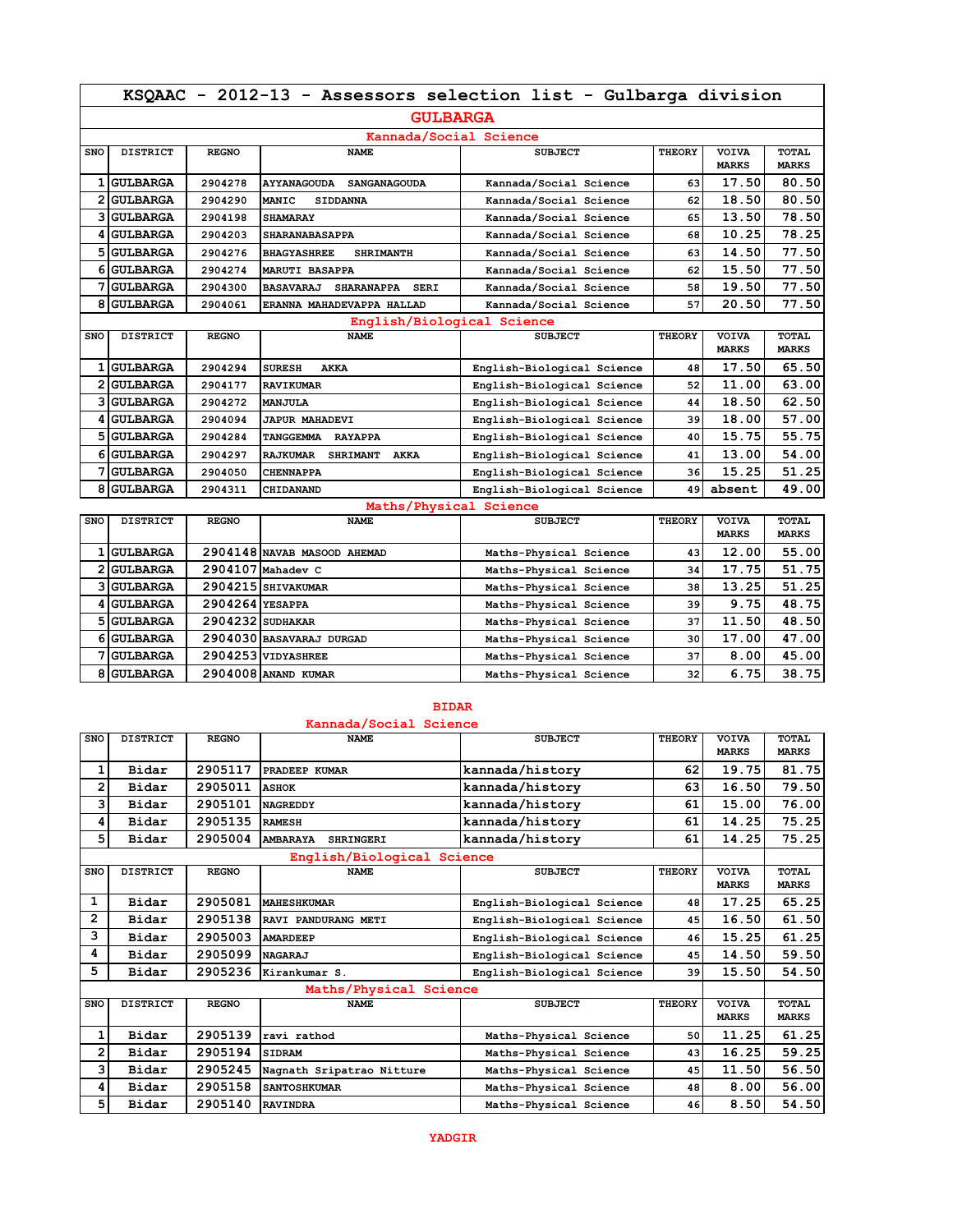|                            | Kannada/Social Science (YADGIRI) |              |                        |                            |               |                              |                              |  |
|----------------------------|----------------------------------|--------------|------------------------|----------------------------|---------------|------------------------------|------------------------------|--|
| <b>SNO</b>                 | <b>DISTRICT</b>                  | <b>REGNO</b> | <b>NAME</b>            | <b>SUBJECT</b>             | THEORY        | <b>VOIVA</b><br><b>MARKS</b> | <b>TOTAL</b><br><b>MARKS</b> |  |
|                            | <b>YADGIRI</b>                   | 2933084      | <b>RAMESH</b>          | Kannada/Social Science     | 67            | 18.75                        | 85.75                        |  |
|                            | 2 YADGIRI                        | 2933040      | LAXMANA                | Kannada/Social Science     | 66            | 16.25                        | 82.25                        |  |
|                            | 3 YADGIRI                        | 2933041      | LAXMINARAYAN           | Kannada/Social Science     | 59            | 15.75                        | 74.75                        |  |
| English/Biological Science |                                  |              |                        |                            |               |                              |                              |  |
| <b>SNO</b>                 | <b>DISTRICT</b>                  | <b>REGNO</b> | <b>NAME</b>            | <b>SUBJECT</b>             | THEORY        | <b>VOIVA</b><br><b>MARKS</b> | <b>TOTAL</b><br><b>MARKS</b> |  |
| 1                          | YADGIRI                          | 2933068      | <b>NEELAYYA</b>        | English-Biological Science | 46            | 15.25                        | 61.25                        |  |
| $\mathbf{2}$               | YADGIRI                          | 2933005      | <b>ASHOK</b>           | English-Biological Science | 41            | 17.00                        | 58.00                        |  |
| 3                          | YADGIRI                          | 2933124      | Syed Shamsalam Peeran  | English-Biological Science |               | <b>33 ABSENT</b>             | 33.00                        |  |
|                            |                                  |              | Maths/Physical Science |                            |               |                              |                              |  |
| <b>SNO</b>                 | <b>DISTRICT</b>                  | <b>REGNO</b> | <b>NAME</b>            | <b>SUBJECT</b>             | <b>THEORY</b> | <b>VOIVA</b><br><b>MARKS</b> | <b>TOTAL</b><br><b>MARKS</b> |  |
|                            | 1 YADGIRI                        | 2933063      | <b>NAGARAJ</b>         | Maths-Physical Science     | 39            | 11.50                        | 50.50                        |  |
|                            | 2 YADGIRI                        | 2933113      | <b>VASANTAKUMAR</b>    | Maths-Physical Science     | 42            | 7.25                         | 49.25                        |  |
|                            | 3 YADGIRI                        | 2933057      | MOHAMMED MANZOOR       | Maths-Physical Science     | 35            | 13.50                        | 48.50                        |  |

#### **BELLARY**

|                            | Kannada/Social Science |                  |                                     |                            |               |                              |                              |  |  |  |
|----------------------------|------------------------|------------------|-------------------------------------|----------------------------|---------------|------------------------------|------------------------------|--|--|--|
| SNO                        | <b>DISTRICT</b>        | <b>REGNO</b>     | <b>NAME</b>                         | <b>SUBJECT</b>             | <b>THEORY</b> | <b>VOIVA</b><br><b>MARKS</b> | <b>TOTAL</b><br><b>MARKS</b> |  |  |  |
|                            | 1 bellary              |                  | 2912230 K.B.Rajkumar Naik           | kannada/History            | 66            | 19.50                        | 85.50                        |  |  |  |
|                            | 2bellary               |                  | 2912165 SANTOSH SIDDAMMANAHALLI     | kannada/History            | 65            | 19.50                        | 84.50                        |  |  |  |
|                            | 3bellary               |                  | 2912079 KHASIM SAB                  | kannada/History            | 66            | 16.25                        | 82.25                        |  |  |  |
|                            | 4 bellary              |                  | 2912114 MOKA SUMALATA               | kannada/History            | 64            | 15.75                        | 79.75                        |  |  |  |
|                            | 5 bellary              | 2912234 M. Shiva |                                     | kannada/History            | 64            | 15.25                        | 79.25                        |  |  |  |
|                            | 6bellary               |                  | 2912224 Madhukeshwara J.M.          | kannada/History            | 61            | 17.00                        | 78.00                        |  |  |  |
|                            | 7 bellary              |                  | 2912071 K. PRABHAKARA JOIES         | kannada/History            | 59            | 19.00                        | 78.00                        |  |  |  |
|                            | 8 bellary              |                  | 2912078 KARKIHALLI ASHOKA           | kannada/History            | 66            | 11.75                        | 77.75                        |  |  |  |
| English/Biological Science |                        |                  |                                     |                            |               |                              |                              |  |  |  |
| <b>SNO</b>                 | <b>DISTRICT</b>        | <b>REGNO</b>     | <b>NAME</b>                         | <b>SUBJECT</b>             | <b>THEORY</b> | <b>VOIVA</b><br><b>MARKS</b> | TOTAL<br><b>MARKS</b>        |  |  |  |
|                            | 1bellary               | 2912256 NAGFSH   |                                     | English-Biological Science | 39            | 18.00                        | 57.00                        |  |  |  |
|                            | 2 bellary              |                  | 2912107 MANJUNATHA A                | English-Biological Science | 36            | 9.50                         | 45.50                        |  |  |  |
|                            | 3 bellary              |                  | 2912005 AMBIKA SHETTAR              | English-Biological Science | 27            | 8.50                         | 35.00                        |  |  |  |
|                            | 4 bellary              |                  | 2912250 SUNITHA CHAWHAN             | English-Biological Science |               | 29 Absent                    | 29.00                        |  |  |  |
|                            |                        |                  | Maths/Physical Science              |                            |               |                              |                              |  |  |  |
| <b>SNO</b>                 | <b>DISTRICT</b>        | <b>REGNO</b>     | <b>NAME</b>                         | <b>SUBJECT</b>             | <b>THEORY</b> | <b>VOIVA</b><br><b>MARKS</b> | TOTAL<br><b>MARKS</b>        |  |  |  |
|                            | 1 bellary              |                  | 2912040 DULPPARA RAMACHANDRAPPA     | Maths-Physical Science     | 45            | 16.25                        | 61.25                        |  |  |  |
|                            | 2 bellary              |                  | 2912124 NARENDRA KUMAR S            | Maths-Physical Science     | 39            | 16.50                        | 55.50                        |  |  |  |
|                            | 3bellary               |                  | 2912008 ARSHAD ALI                  | Maths-Physical Science     | 40            | 15.00                        | 55.00                        |  |  |  |
|                            | 4 bellary              |                  | 2912255 MSWDYUDAYYA                 | Maths-Physical Science     | 35            | 19.50                        | 54.50                        |  |  |  |
|                            | 5 bellary              |                  | 2912011 BALEGARA NATARAJA           | Maths-Physical Science     | 41            | 10.50                        | 51.50                        |  |  |  |
|                            | 6bellary               |                  | 2912111 MAYURAPPA BARIKARA HARIDARI | Maths-Physical Science     | 32            | 18.50                        | 50.50                        |  |  |  |
|                            | 7bellary               |                  | 2912251 MANGALA GOWRI G             | Maths-Physical Science     | 36            | 12.75                        | 48.75                        |  |  |  |
|                            | 8 bellary              |                  | 2912094 М СНЕТАНА                   | Maths-Physical Science     | 37            | 10.50                        | 47.50                        |  |  |  |

# **RAICHUR**

### **Kannada/Social Science**

| <b>SNO</b> | <b>DISTRICT</b>            | <b>REGNO</b> | <b>NAME</b>               | <b>SUBJECT</b>             | <b>THEORY</b> | <b>VOIVA</b><br><b>MARKS</b> | <b>TOTAL</b><br><b>MARKS</b> |
|------------|----------------------------|--------------|---------------------------|----------------------------|---------------|------------------------------|------------------------------|
|            | Raichur                    | 2906222      | <b>SURESH</b>             | Kannada/history            | 73            | 17.75                        | 90.75                        |
|            | 2 Raichur                  | 2906166      | <b>RAMSEKHAR</b>          | Kannada/history            | 71            | 19.50                        | 90.50                        |
|            | 3 Raichur                  | 2906005      | <b>AMARAYYA</b>           | Kannada/history            | 69            | 18.25                        | 87.25                        |
|            | 4 Raichur                  | 2906205      | <b>SHIVAPPA</b>           | Kannada/history            | 65            | 20.75                        | 85.75                        |
|            | 5 Raichur                  | 2906053      | DODDAIRANNA NAIK          | Kannada/history            | 66            | 18.25                        | 84.25                        |
|            | English/Biological Science |              |                           |                            |               |                              |                              |
| <b>SNO</b> | <b>DISTRICT</b>            | <b>REGNO</b> | <b>NAME</b>               | <b>SUBJECT</b>             | <b>THEORY</b> | <b>VOIVA</b><br><b>MARKS</b> | <b>TOTAL</b><br><b>MARKS</b> |
|            | Raichur                    | 2906226      | SYED AERAJ IBRAHIM YAMANI | English-Biological Science | 48            | 16.00                        | 64.00                        |
| 2          | Raichur                    | 2906106      | MAHALAXMI                 | English-Biological Science | 46            | 15.50                        | 61.50                        |